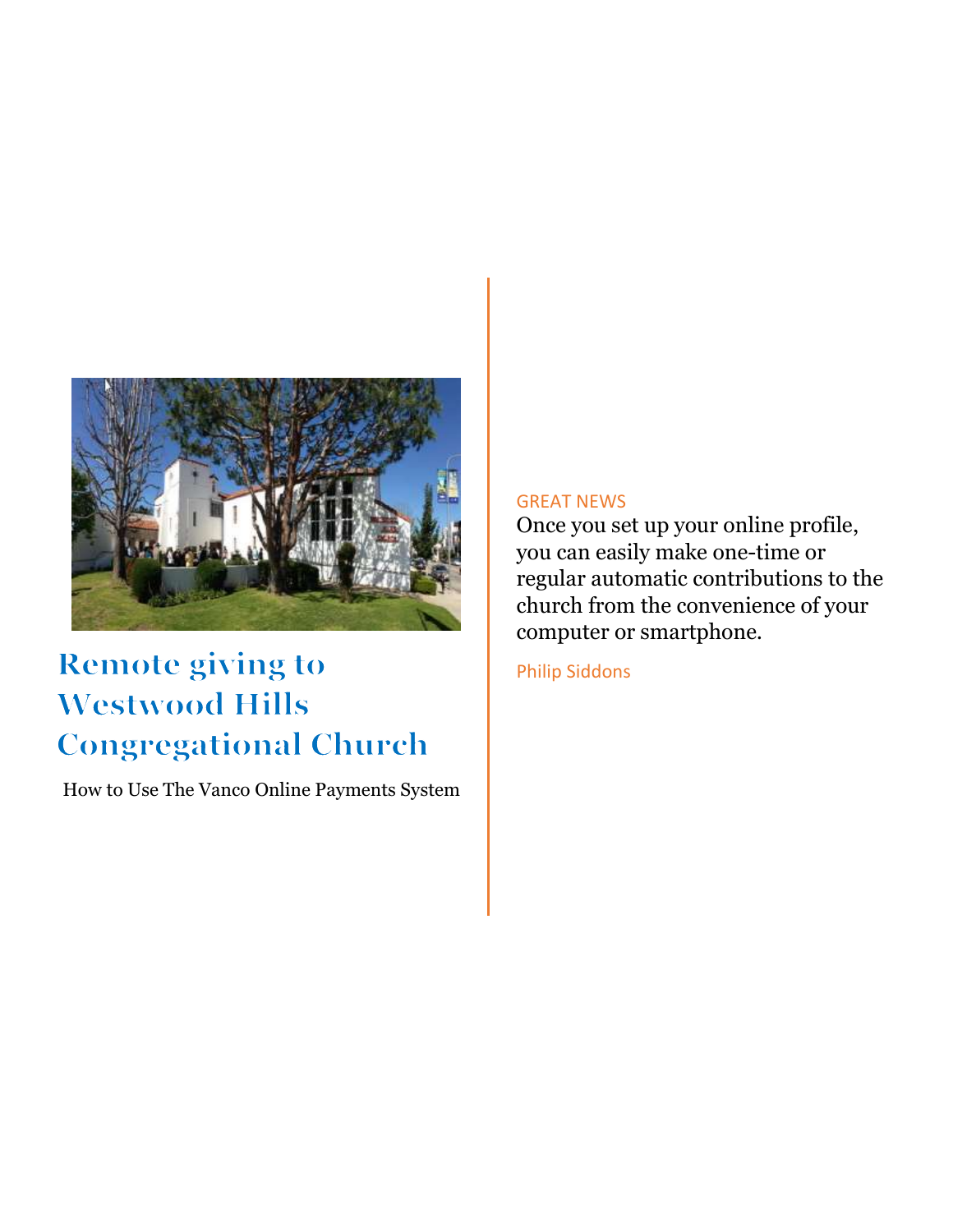# **Step 1**

# **Accessing the Church Online Contribution Tool**

You may go directly to the Vanco® online tool at:

[www.tinyurl.com/givetowestwoodhills](http://www.tinyurl.com/givetowestwoodhills)

Or you may also use the GIVE link on our website, westwooducc.org (**red** arrow below)

<http://www.westwooducc.org/>



- Chris Lamora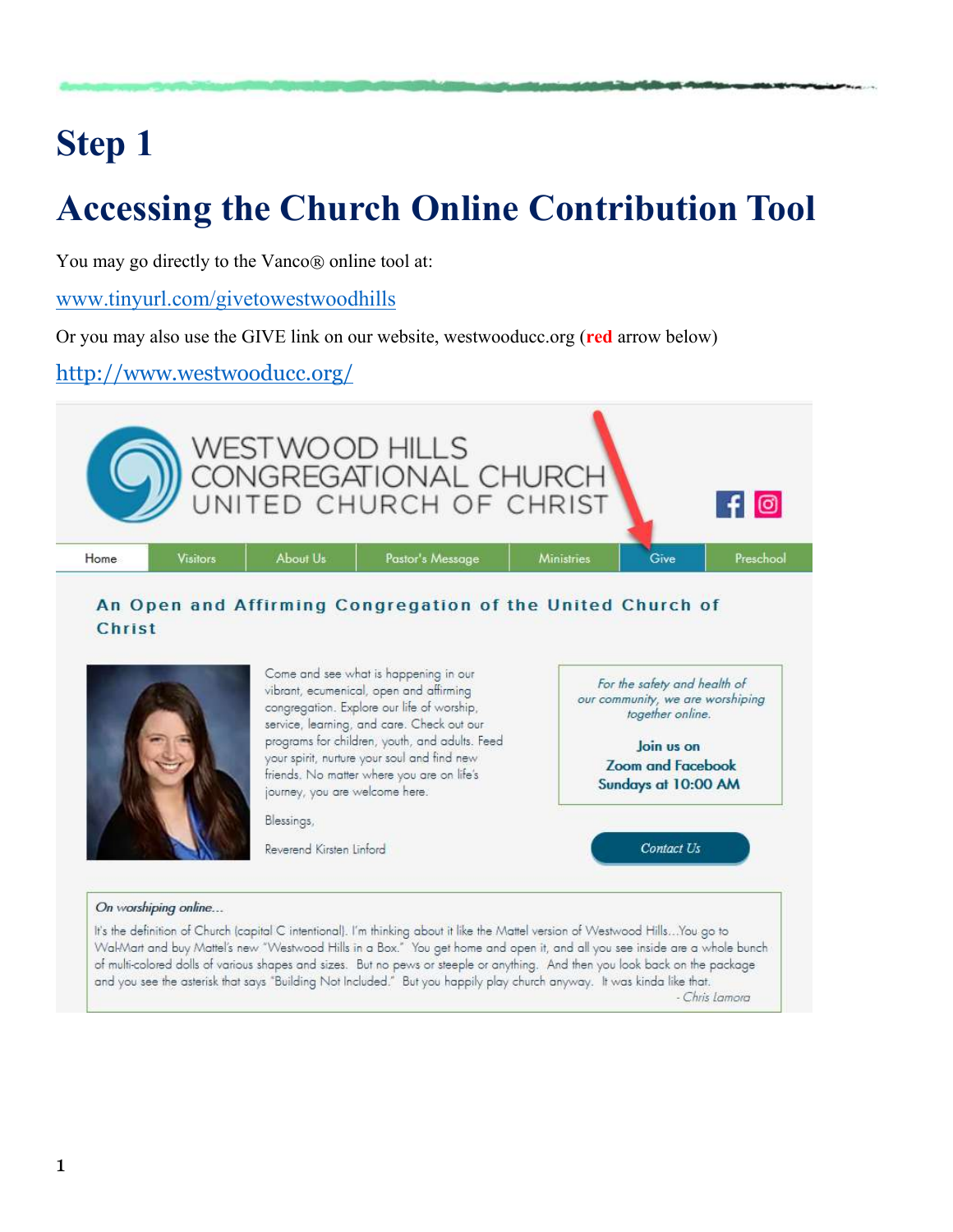# **Step 2**

### **Create A New Profile**

Once you arrive at the Vanco® tool, you would create a profile for your use with the tool. This is exactly like creating a login and password for any online vendor. Know that this banking interaction company encrypts all information related to you and your financial transactions.

To create your profile, click on the "Create Profile" button (**red** arrow below) and you'll be taken to a new screen.

| <b>Donations</b>                                                                                                                                                                                                                                    |                                                                                                          | Log In ITE                                                            |
|-----------------------------------------------------------------------------------------------------------------------------------------------------------------------------------------------------------------------------------------------------|----------------------------------------------------------------------------------------------------------|-----------------------------------------------------------------------|
| 1. Already created a profile? => "Log In" as a Returning Member<br>2. To make recurring donations => Click "Create Profile"<br>Profile <sup>®</sup><br>4. To make a one-time donation without tracking your donation history => Complete form below | 3. To make a one-time donation and also have the ability to track your donation history => Click "Create | Email Address:<br>Password:<br>Log In<br>Forgot your Email Address or |
| General Fund:<br>0.00<br>Please specify above if this gift is In Honor or In Memory<br>Donation Frequency:<br>Donation Start Date:<br>03/24/20<br>Donation End Date: (optional)<br>Continue                                                         | Choose One v (About recurring donations)<br>381.<br>mm/dd/yy<br>1411<br>mm/dd/wy                         | Password?<br><b>Create Your Online</b><br>Profile<br>Create Profile   |

#### **Westwood Hills Congregational Church**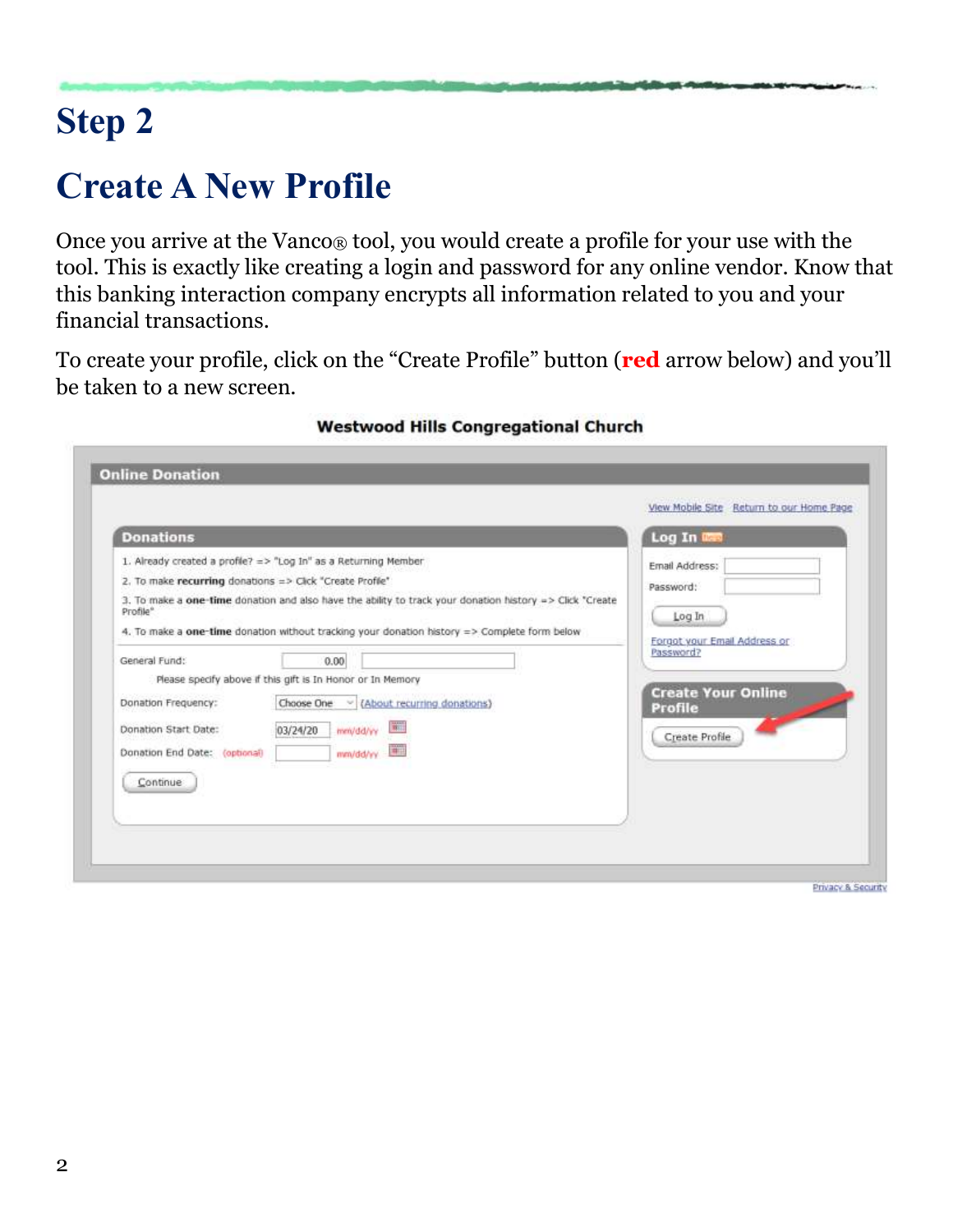As you create your new Profile, provide your email address (**red** arrows) and click the "Continue" button (**green** arrow):

|                                                                                                                                                                                     | Befurn in our Home Paus                                                                                                                                                                                                                                                                                                                                                                                                                                                                                                                                                                                                                                                                                                                                 |
|-------------------------------------------------------------------------------------------------------------------------------------------------------------------------------------|---------------------------------------------------------------------------------------------------------------------------------------------------------------------------------------------------------------------------------------------------------------------------------------------------------------------------------------------------------------------------------------------------------------------------------------------------------------------------------------------------------------------------------------------------------------------------------------------------------------------------------------------------------------------------------------------------------------------------------------------------------|
| <b>Create Profile</b>                                                                                                                                                               | <b>Privacy Notice</b>                                                                                                                                                                                                                                                                                                                                                                                                                                                                                                                                                                                                                                                                                                                                   |
| Erger a valid small address below.<br>This will be used as your User ID.<br>PCeutical@yourside.im<br>Email Address:<br>PCeuticalityconside im<br>Confirm Email Address:<br>Continue | You are on a secure webpage hosted by Vanco Services, LLC, an industry<br>leader that processes transactions for thousands of clients. Vanco was<br>chosen by Westwood Hills Congregational Church to process your online<br>bransactions.<br>The information varico receives from you will only be used to process your<br>transactions and will never be shared with any other party, except as required<br>by law. Your information will be safeguarded in strict compliance with federal<br>standards for nonpublic personal information.<br>The password you select is also important in protecting your information;<br>keep it secure and follow the best proctices suggested here. View Vanco's<br>Privacy and Security Policy by dicking here. |

In the next screen, provide your contact information. (Note: if you have an apartment number, you could put it in the (optional) "Address 2" field (**red** arrow). Create a password for your account (**green** arrow) and re-enter it again (**purple** arrow). When you have finished inputting your profile information, click the "Create Profile" button (**black** arrow). [*Note: You would put your own real contact information in here. What you see below in this instruction piece is content created only for the creation of this manual.*]

|                                    | Seturn to our Home Rage                                                                                                                                                                                                 |
|------------------------------------|-------------------------------------------------------------------------------------------------------------------------------------------------------------------------------------------------------------------------|
| Profile                            |                                                                                                                                                                                                                         |
| First Name: Inequired:             | Pharma                                                                                                                                                                                                                  |
| Last Name: (required)              | Ceutical                                                                                                                                                                                                                |
| Address 1: (required)              | PO BOX 25763                                                                                                                                                                                                            |
| Address 21                         |                                                                                                                                                                                                                         |
| City: insumedi                     | Los Angeles                                                                                                                                                                                                             |
| State / Zip: ownseath              | CA 90025                                                                                                                                                                                                                |
| Phone Number:                      | 424-322-0882                                                                                                                                                                                                            |
| Email Address: Treponetti          | PCm/ticol@ytaaside.am                                                                                                                                                                                                   |
| Confirm Email Address:<br>menuted) | POUR: NEW HIPARATURE                                                                                                                                                                                                    |
| <b>Enter Password: Impired!</b>    | Password requirements:<br>- Must be at least eight characters<br>********<br>Must include at least one letter and one number.<br>Cannot be identical to your first name, last name or email address<br>Cannot be reused |
| Re-Enter Password: (ressered)      | Passwords are case sensitive.<br><br>Your password can consist of the following characters: upper and lower case letters, numbers,<br>and special characters other than * " or >                                        |

**Westwood Hills Congregational Church** 

#### **Here are the site's password requirements:**

- Must be at least eight characters
- Must include at least one letter and one number
- Cannot be identical to your first name, last name or email address
- Cannot be reused
- Passwords are case sensitive
- Your password can consist of the following characters: upper and lower case letters, numbers and special characters other than \* " or >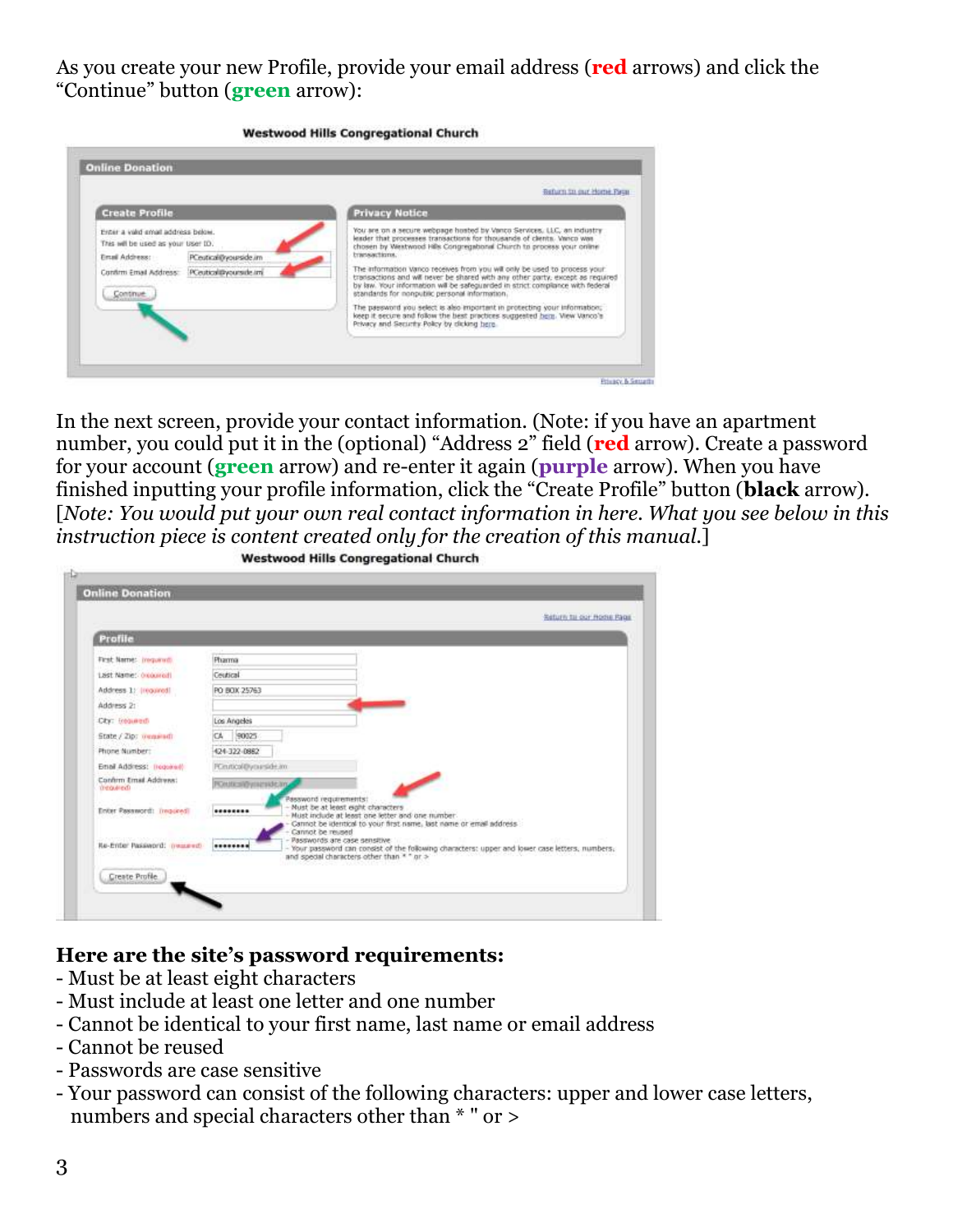# **Step 3**

# **Making a Financial Contribution**

Once you have established your profile, you can log out and return later to make a contribution. Or you can continue on from here and make a contribution to the church by clicking the "Add Transaction" button (**red** arrrow). The black arrow shows that you are "standing" in the summary section.

|                               |                                             |                         | <b>Pharma Ceutical</b> |
|-------------------------------|---------------------------------------------|-------------------------|------------------------|
| <b>Online Donation</b>        | Edit Account<br>Add Transaction             | Return to our Home Page |                        |
|                               | <b>My Scheduled Transactions</b>            |                         |                        |
|                               | You do not have any transactions scheduled. |                         |                        |
|                               | <b>My Transaction History</b>               |                         |                        |
|                               | to 03/27/20                                 |                         |                        |
| Date Range: 02/24/20<br>Fund: | All Funds<br>Search<br>si.                  |                         |                        |

#### **Westwood Hills Congregational Church**

You are taken to the **Online Donation Screen**.

Type in a dollar amount you want to contribute (**red** arrow) and click on the "Donation Frequency" choice drop down (**yellow** arrow). u po

|                                               |                                                                 | Return to our Home Page |
|-----------------------------------------------|-----------------------------------------------------------------|-------------------------|
| <b>Donations</b>                              |                                                                 |                         |
| General Fund:                                 | 10.00                                                           |                         |
| Please specify above if this gift is In Honor | - In Memory                                                     |                         |
| Donation Frequency:                           | Choose One (About recurring donations)                          |                         |
| Donation Start Date:                          | $\frac{1}{\left \mathbf{H}\right _{2}}$<br>03/25/20<br>mm/dd/yy |                         |
| Donation End Date: (optional)                 | <b>The</b><br>03/25/20<br>mm/dd/yy                              |                         |
| Back                                          |                                                                 |                         |
| Continue                                      |                                                                 |                         |
|                                               |                                                                 |                         |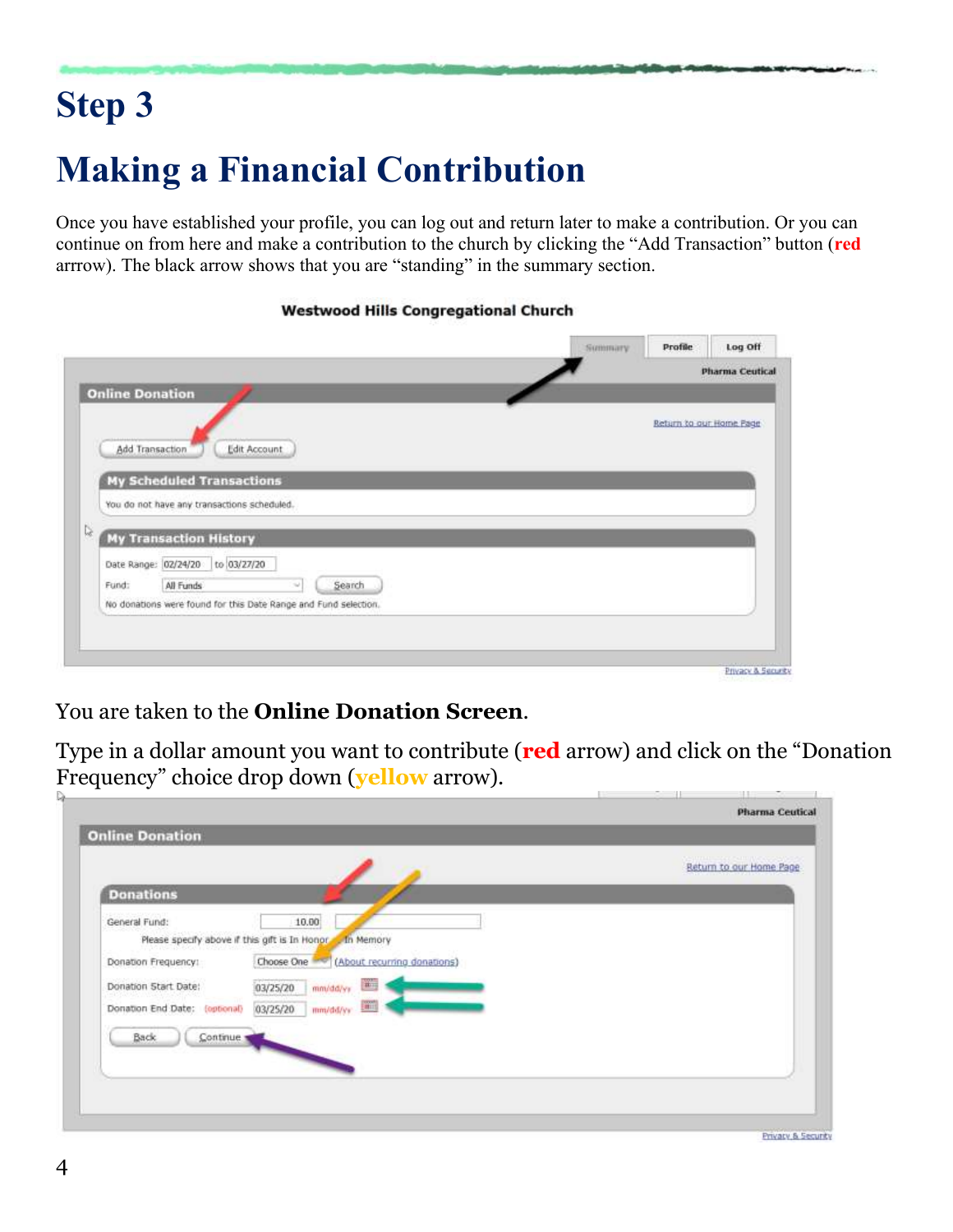With the drop-down list showing, you can choose a one time or a repeated frequency of donation in the amount you choose.

|                                                                                                                          |                                                                                                                                                                                                                                | Summary | Profile                 | Log Off                |
|--------------------------------------------------------------------------------------------------------------------------|--------------------------------------------------------------------------------------------------------------------------------------------------------------------------------------------------------------------------------|---------|-------------------------|------------------------|
|                                                                                                                          |                                                                                                                                                                                                                                |         |                         | <b>Pharma Ceutical</b> |
| <b>Online Donation</b>                                                                                                   |                                                                                                                                                                                                                                |         |                         |                        |
|                                                                                                                          |                                                                                                                                                                                                                                |         | Return to our Home Page |                        |
| <b>Donations</b>                                                                                                         |                                                                                                                                                                                                                                |         |                         |                        |
| General Fund:<br>Donation Frequency:<br>Donation Start Date:<br>Donation End Date: (optional)<br>Continue<br><b>Back</b> | 0.00<br>Please specify above if this gift is In Honor or on Memory<br>Y: (About recurring donations)<br>Choose One<br>Choose One<br>m<br>d/wy<br>One Time<br>d/yy <b>Time</b><br>Weekly<br>Biweekly<br>Monthly<br>Semi-Monthly |         |                         |                        |

This example below shows someone making a one-time donation (**gold** arrow) of \$5.00 (**green** arrow), starting and ending on certain dates (**pink** arrows). To move ahead with the donation, click on the "Continue" button (**purple** arrow).

#### **Westwood Hills Congregational Church**

|                                                                                                                          |                                                                                                                                                                                              | Return to our Home Page |  |
|--------------------------------------------------------------------------------------------------------------------------|----------------------------------------------------------------------------------------------------------------------------------------------------------------------------------------------|-------------------------|--|
| <b>Donations</b>                                                                                                         |                                                                                                                                                                                              |                         |  |
| General Fund:<br>İ.<br>Donation Frequency:<br>Donation Start Date:<br>Donation End Date: (optional)<br>Back:<br>Continue | 5.00<br>Please specify above if this gift is In Honor or a Memory<br>One Time<br>(About recurring donations)<br>$\overline{w}$<br>03/24/20<br>mm/dd/vv<br><b>ALL</b><br>03/24/20<br>mm/dd/yy |                         |  |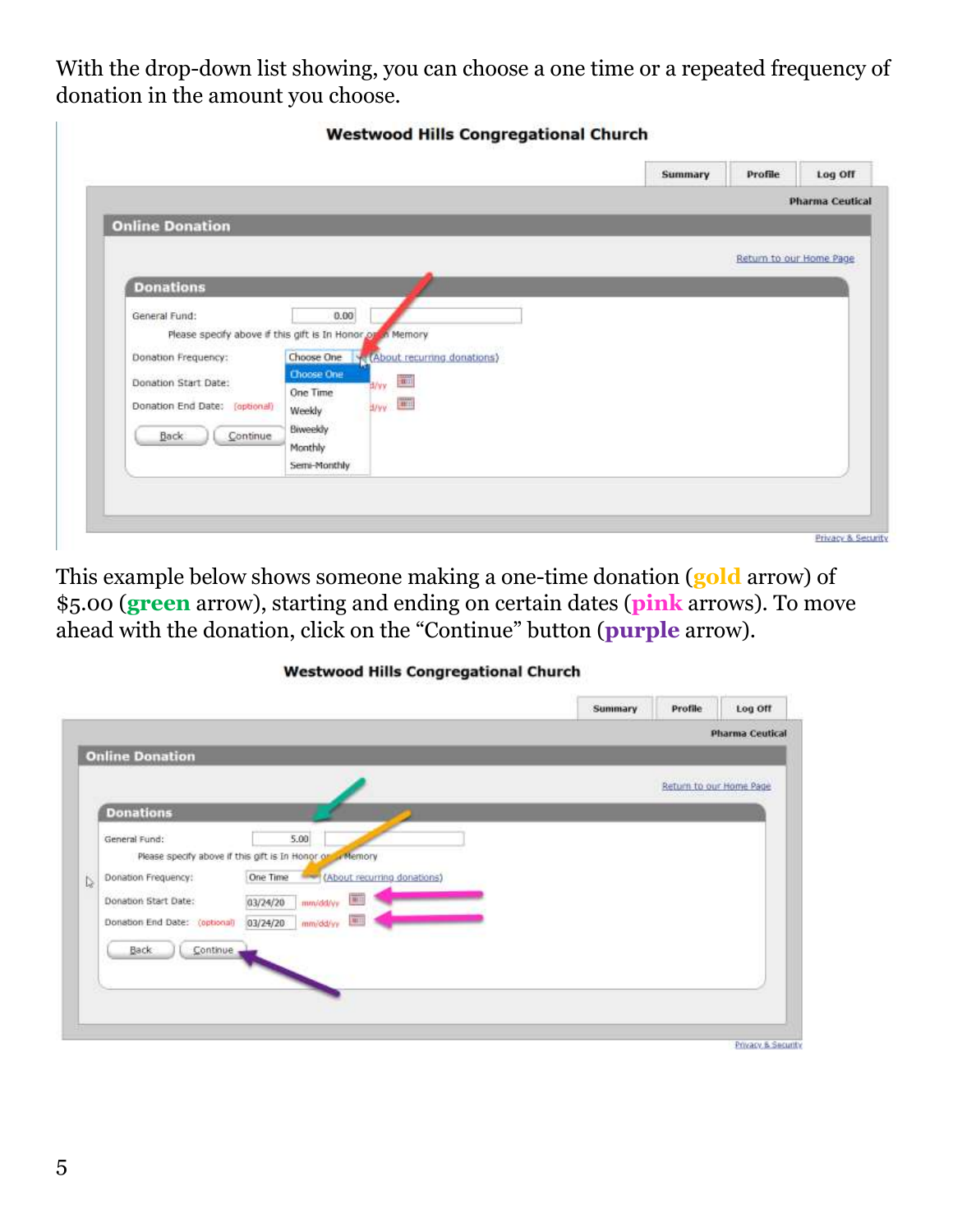With the "Account" choice menu showing (**pink** arrow), choose whether you want to make your contribution with a Credit/Debit Card, a Checking Account or a Savings Account and then press the "Process" button (**green** arrow).

**Westwood Hills Congregational Church** 

|                                         |                                                                                                   |                                                  |                                                                                                      | Return to our Home Page                    |
|-----------------------------------------|---------------------------------------------------------------------------------------------------|--------------------------------------------------|------------------------------------------------------------------------------------------------------|--------------------------------------------|
|                                         | <b>Donation Information</b>                                                                       |                                                  | <b>Donation Summary</b>                                                                              |                                            |
|                                         | Account: Choose One<br>ŵ<br>Choose One                                                            |                                                  | General Fund                                                                                         | 5.00                                       |
|                                         | Credit/Debit Card<br>New Account - Credit/Debit Card<br><b>Checking</b><br>New Account - Checking |                                                  | <b>Total One Time Donation:</b><br>Donation Frequency:<br>Donation Start Date:<br>Donation End Date: | \$5.00<br>One Time<br>03/24/20<br>03/24/20 |
| Note: Ple Savings<br>donation<br>Cancel | New Account - Savings<br>Process                                                                  | carefully. Once you dick the Process button your | Edit                                                                                                 |                                            |

In the next screen, click on the "I'm not a robot" check box (**red** arrow)

#### **Westwood Hills Congregational Church**

| <b>Online Donation</b>                                                                                                                                |                                 |                           |
|-------------------------------------------------------------------------------------------------------------------------------------------------------|---------------------------------|---------------------------|
|                                                                                                                                                       |                                 | Return to our Home Page   |
| <b>Donation Information</b>                                                                                                                           | <b>Donation Summary</b>         |                           |
| Account: Choose One                                                                                                                                   | General Fund                    | <b>CONTRACTOR</b><br>5.00 |
|                                                                                                                                                       | <b>Total One Time Donation:</b> | \$5.00                    |
|                                                                                                                                                       | Donation Frequency:             | One Time                  |
| I'm not a robot<br>PROAPTCHA                                                                                                                          | Donation Start Date:            | 03/24/20                  |
| Privacy - Terms                                                                                                                                       | Donation End Date:              | 03/24/20                  |
| Note: Please review the information you entered carefully. Once you click the Process button your<br>donation will be submitted.<br>Cancel<br>Process | Edit                            |                           |

Privacy & Security

#### 6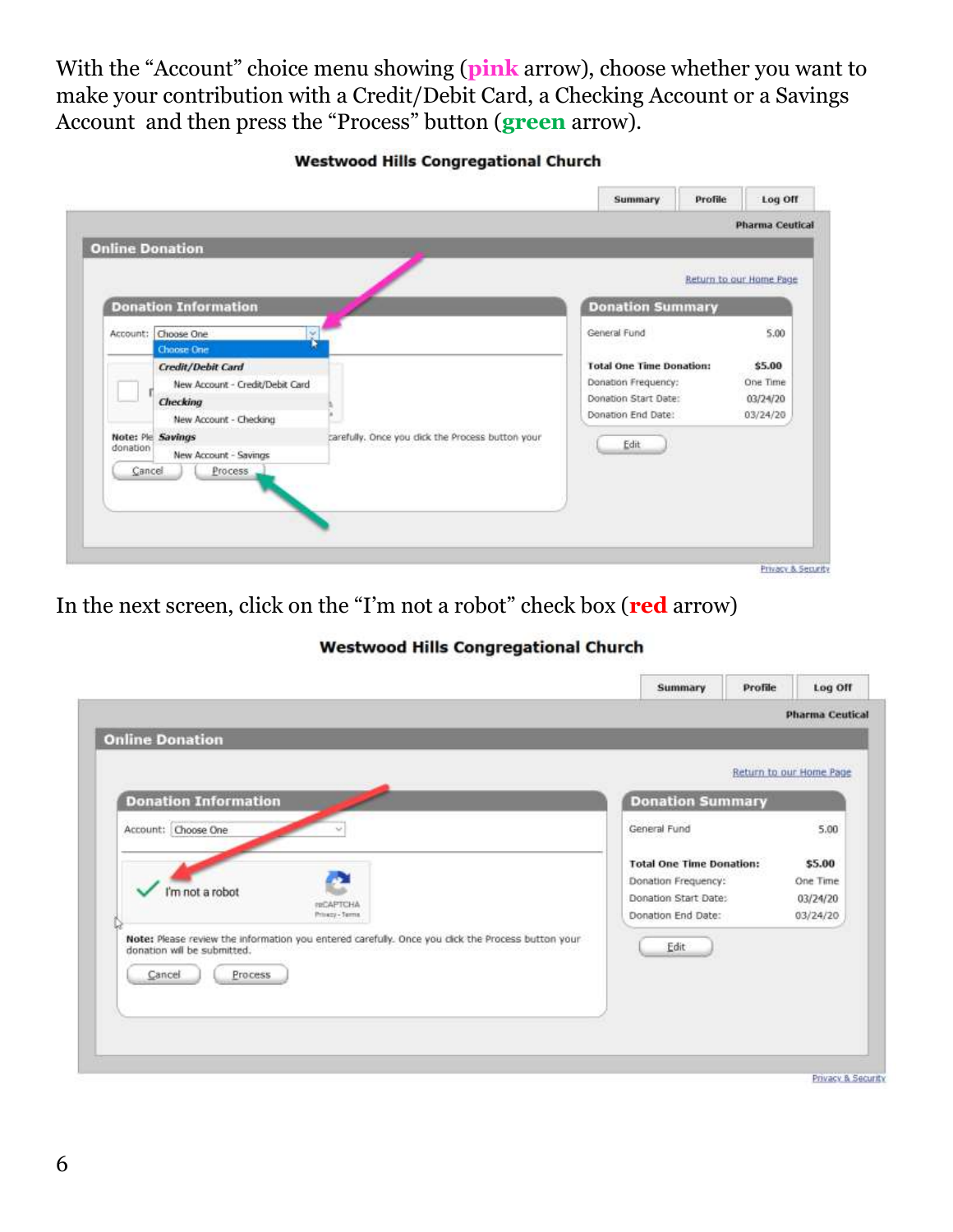If you have selected a **credit card**, you'll next complete this form. When the form is completed, press the "Process" button (**red** arrow).

| <b>Donation Information</b>              |                                                                                                                                                                                                                                      |
|------------------------------------------|--------------------------------------------------------------------------------------------------------------------------------------------------------------------------------------------------------------------------------------|
| Account: New Account - Credit/Debit Card |                                                                                                                                                                                                                                      |
| <b>VISA</b> MasterCard DISCOVER          | evaluations<br>Register                                                                                                                                                                                                              |
| Card Number:                             |                                                                                                                                                                                                                                      |
| Card Verification Value (CVV2):          | What's This?                                                                                                                                                                                                                         |
| <b>Expiration Date:</b>                  | $\checkmark$<br>$\checkmark$                                                                                                                                                                                                         |
| Name Of Cardholder:                      |                                                                                                                                                                                                                                      |
|                                          | Optional: - Give additional 2.75% to help offset the processing fee                                                                                                                                                                  |
| Use Profile Address                      |                                                                                                                                                                                                                                      |
| Billing Address 1:                       |                                                                                                                                                                                                                                      |
| Billing Address 2:                       |                                                                                                                                                                                                                                      |
| <b>Billing City:</b>                     |                                                                                                                                                                                                                                      |
| Billing State / Zip:                     |                                                                                                                                                                                                                                      |
| I'm not a robot                          | <b>reCAPTCHA</b><br>Privacy - Terms                                                                                                                                                                                                  |
|                                          | Note: Please review the information you entered carefully. Once you click the Process button your                                                                                                                                    |
| donation will be submitted.              |                                                                                                                                                                                                                                      |
| Cancel<br>Process                        |                                                                                                                                                                                                                                      |
|                                          | <b>The Contract of Contract of The Contract of The Contract of The Contract of The Contract of The Contract of The Contract of The Contract of The Contract of The Contract of The Contract of The Contract of The Contract of T</b> |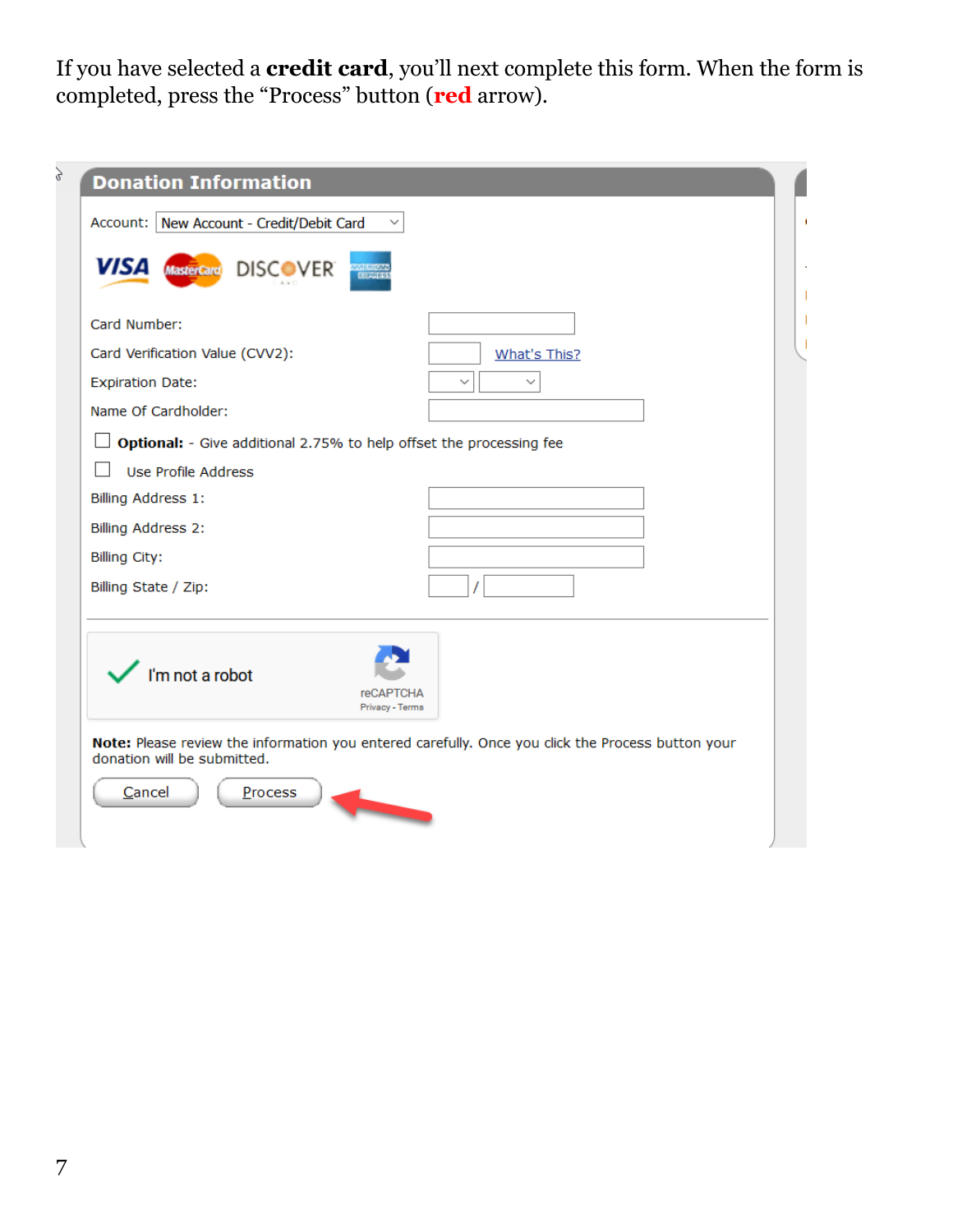**Or** if you've chosen to donate from your **checking account**, you'll complete this form. When the form is complete, press the "Process" button (**red** arrow).

| <b>Donation Information</b>                                                                                                                                     | <b>Donation Summary</b>                    |                      |
|-----------------------------------------------------------------------------------------------------------------------------------------------------------------|--------------------------------------------|----------------------|
| Account: New Account - Checking<br>ŵ                                                                                                                            | General Fund                               | 5.00                 |
| Routing Number:<br>Account Number:                                                                                                                              | <b>Total One Time Donation:</b>            | \$5.00               |
|                                                                                                                                                                 | Donation Frequency:                        | One Time             |
| <b>Joe Smith</b><br>1234<br>1234 Anystreet Court<br>Anycity, AA 12345                                                                                           | Donation Start Date:<br>Donation End Date: | 03/26/20<br>03/24/20 |
| <b>Dollars</b><br><b>Bank Anywhere</b><br>['123466789] 123466789123  -1234<br><b>Dank</b><br>Bank<br>Check Bunber (Do not use)<br>Reuting Number Account Number | Edit                                       |                      |
| I'm not a robot<br>reCAPTCHA<br>Prinary - Terms                                                                                                                 |                                            |                      |

When your donation has processed, you may exit the application and return to the church website.

Thank you for making your contribution to Westwood Hills Congregational Church.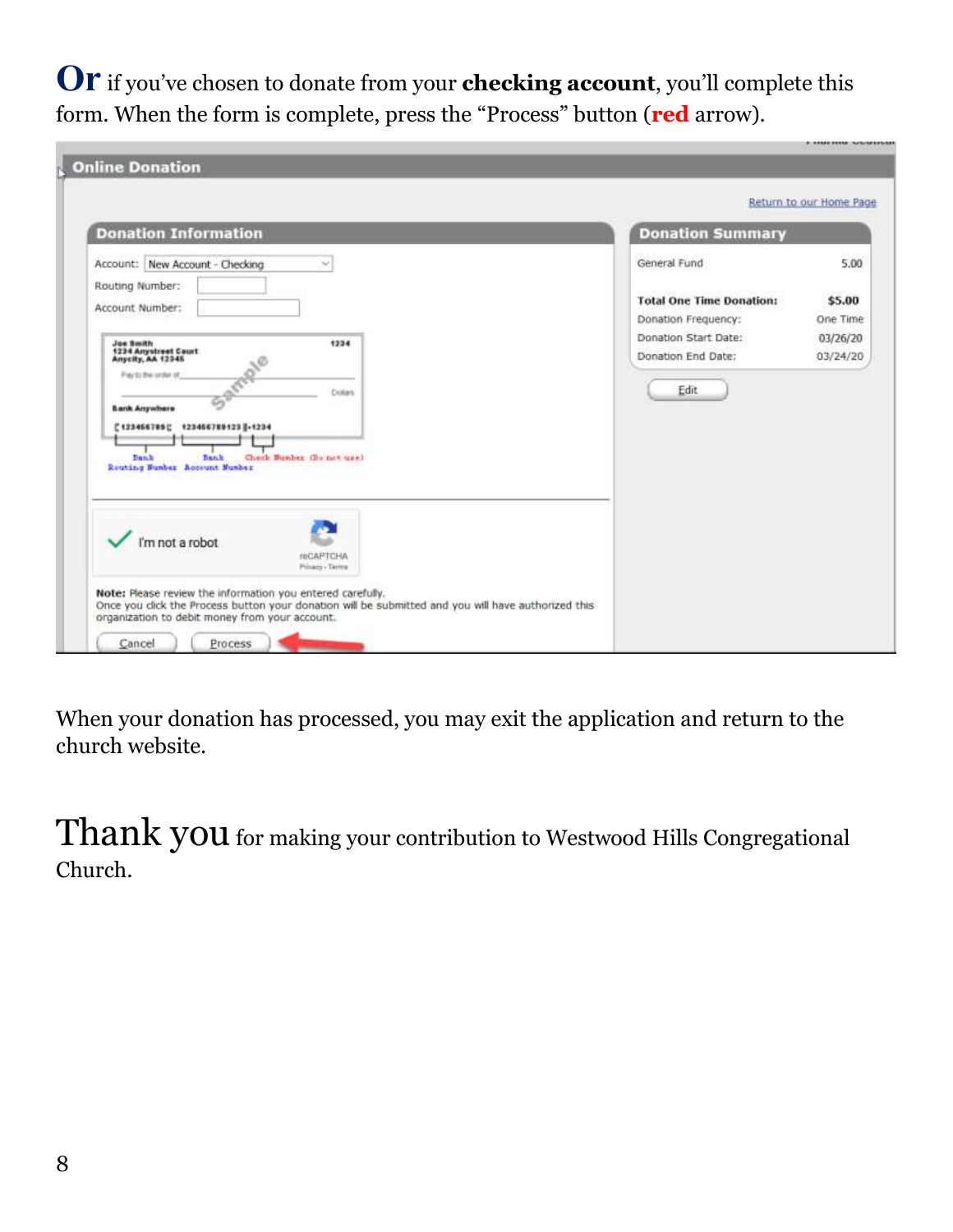### **Logging back into the Vanco Online Tool**

You may also use the GIVE link on our website, westwooducc.org

<http://www.westwooducc.org/>

Click (once again) on the "Give" link on the left side menu.

On the main Vanco® screen, go to the upper right part and supply your Email Address and Password (**red** arrows) and then click on the "Login In" button.

**Westwood Hills Congregational Church** 

| <b>Donations</b>                                                                                          |                                                                                                                                                                                                                                                                             | Log In inn                                                            |
|-----------------------------------------------------------------------------------------------------------|-----------------------------------------------------------------------------------------------------------------------------------------------------------------------------------------------------------------------------------------------------------------------------|-----------------------------------------------------------------------|
| 2. To make recurring donations => Click "Create Profile"<br>Profile"                                      | 1. Already created a profile? => "Log In" as a Returning Member<br>3. To make a one-time donation and also have the ability to track your donation history => Click "Create<br>4. To make a one-time donation without tradiing your donation history => Complete form below | Email Address:<br>Password:<br>Log In<br>Forgot your Email Address or |
| General Fund:<br>Donation Frequency:<br>Donation Start Date:<br>Donation End Date: (optional)<br>Continue | 0.00<br>Please specify above if this gift is In Honor or In Memory<br>Choose One v (About recurring donations)<br>mm/dd/yy [111]<br>03/24/20<br>mm/dd/yy [#]                                                                                                                | Password?<br><b>Create Your Online</b><br>Profile<br>Create Profile   |